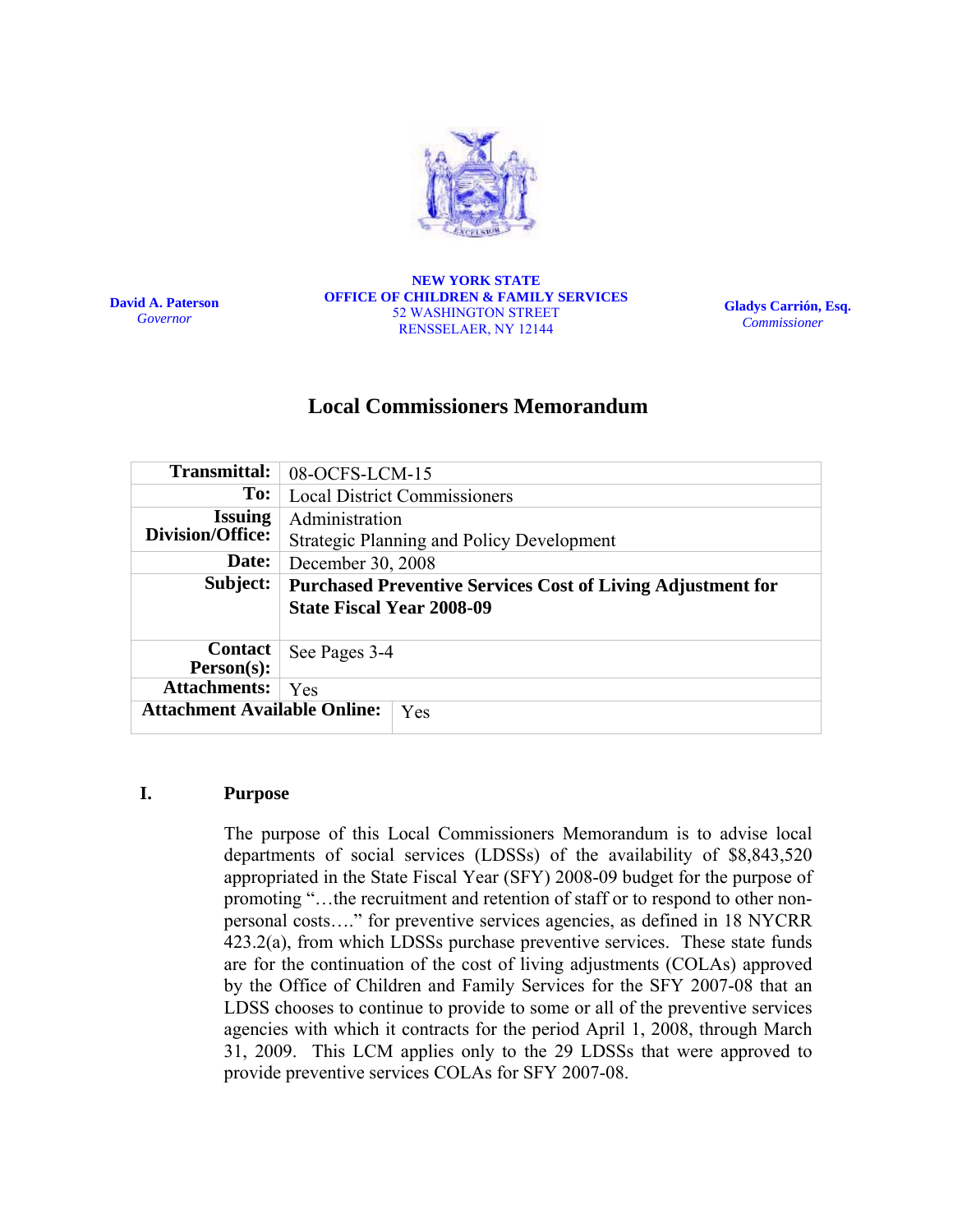## **II. Background**

In SFY 2006-07, 100 percent state funding was made available to 26 LDSSs to provide a 2.5 percent COLA to their contracted preventive services agencies for the period of October 1, 2006, through March 31, 2007.

In SFY 2007-08, a total of 29 LDSSs and NYC chose to make use of these funds for three purposes:

- To annualize the 2.5 percent COLA that was initiated on October 1, 2006;
- To start providing a 2.5 percent COLA effective April 1, 2007, to districts that did not previously participate;
- To annualize the COLA they initiated on October 1, 2006, and to add an additional 2.5 percent COLA effective April 1, 2007, above and beyond the annualizing of the initial 2.5 percent COLA.

### **III. Program Implications**

The 29 LDSSs and NYC that chose to make use of these funds in SFY 2007- 08 are encouraged to avail themselves of the opportunity to use this appropriation of 100 percent state funding to continue those previously approved COLAs for their contracted preventive services agencies.

The allocation of funds to local districts will be subject to the limits of available funding. If there is insufficient 100 percent state funds to fulfill all requests, OCFS anticipates providing all applicants with a prorated amount of their request for 100 percent state dollars. Under such a circumstance, the LDSS could make up the difference between its requested 100 percent state funding and its prorated allocation with uncapped 98 percent of 65 percent state-reimbursed child welfare funding (provided the LDSS meets its child welfare threshold and it has performance or outcome provisions established for preventive services by January 1, 2009, in accordance with regulations to be established by OCFS). Alternatively, an LDSS could choose to forgo its prorated allocation, or reduce the number of providers receiving the COLA, at which point it should notify the appropriate OCFS Child Welfare and Community Services (CWCS) Regional Office of such decision. OCFS will redistribute such allocation and any unclaimed allocation amounts to those LDSSs with claims in excess of their allocations.

In order to access these funds, an LDSS must submit a "Plan" to the appropriate OCFS CWCS Regional Office, as listed in Section V, by January 31, 2009. The "Plan" is a listing of agencies to receive the COLA, the dollar amount of the COLA for each agency, and the total dollar amount for all the COLAs. Plans for funding must be submitted using Attachment A.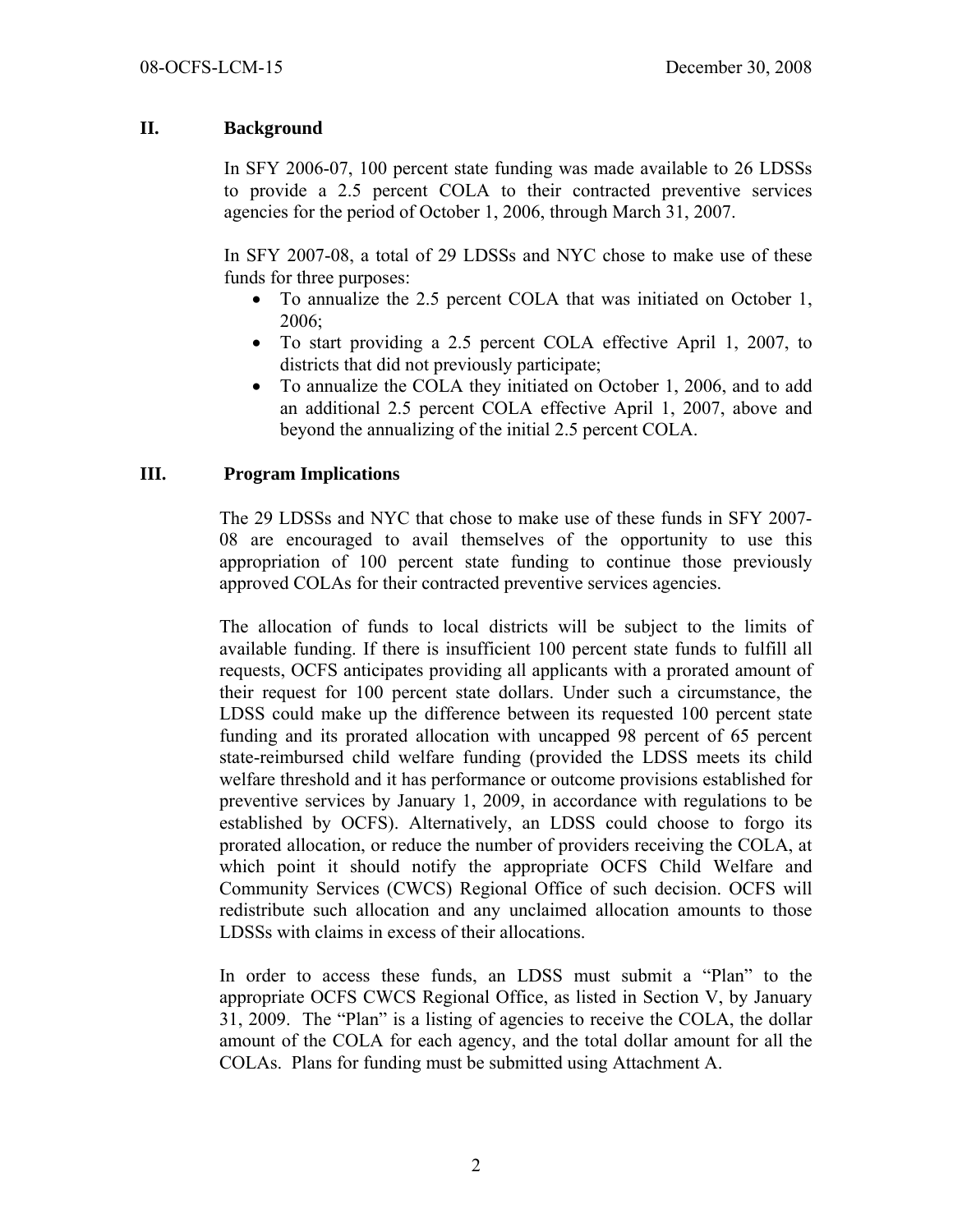Plans must be approved by the appropriate Regional Office as listed in Section V. Prior to submission, the LDSS must receive a written certification in the format set forth in Attachment B as to how such funding will be used, from every preventive services provider that will be receiving a COLA.

### **IV. Claiming Information**

LDSSs taking part in the COLA for preventive services providers' project will claim these expenditures at 100 percent state share up to the district's allocation on an LDSS-3922, Reimbursement Claim for Special Projects. The LDSS-3922 should be labeled as Preventive COLA 08-09, and the expenditures should be reported in the Non-Administration column on line 4 Contractual Costs. The period of the project is from April 1, 2008, through March 31, 2009. Instructions for completing the LDSS-3922 are found in Chapter 3 of Volume 2 of the Fiscal Reference Manual, which can be accessed via the intranet at:

http://otda.state.nyenet/bfdm/finance/FRM\_Vol2\_Manual.asp.

LDSSs must sign the certification and submit the LDSS-3922 form by June 30, 2009, to:

New York State Office of Temporary and Disability Assistance Bureau of Financial Services Claims Unit 40 North Pearl Street, Floor 14C Albany, NY 12243

# **V. Contact Information**

Programmatic questions should be directed to the appropriate Regional Office, Division of Development and Prevention Services:

BRO – Mary Miller (716) 847-3145 Mary.Miller@ocfs.state.ny.us

RRO – Linda Kurtz (585) 238-8201 Linda.Kurtz@ocfs.state.ny.us

SRO – Jack Klump (315) 423-1200 Jack.Klump@ocfs.state.ny.us

ARO – Kerri Barber (518) 486-7078 Kerri.Barber@ocfs.state.ny.us

SVRO – Pat Sheehy (845) 708-2498 Patricia.Sheehy@ocfs.state.ny.us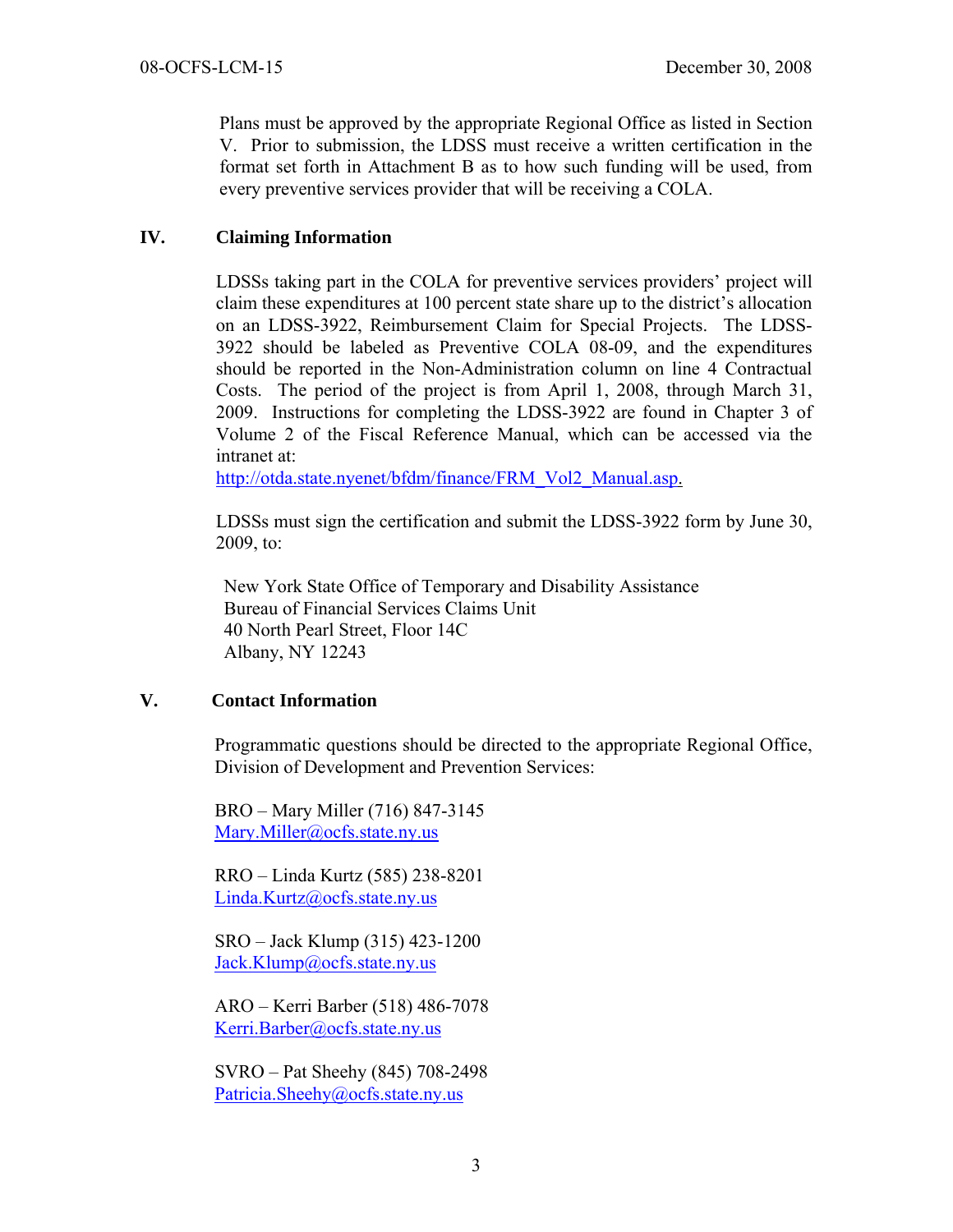NYCRO – Patricia Beresford (212) 383-1820 Patricia.Beresford@ocfs.state.ny.us

Questions pertaining to claiming should be directed to the Office of Temporary and Disability Assistance, Bureau of Financial Services:

 Regions I - IV: James Carroll, 518-474-7549 James.Carroll@odta.state.ny.us

 Region V: Michael Borenstein, 631-854-9704 Michael.Borenstein@otda.state.ny.us

 Region VI: Marian Borenstein, 212-961-8250 Marian.Borenstein@otda.state.ny.us

*/s/ Thomas S. Tipple* 

**Issued By:**  Name: Thomas S. Tipple Title: Deputy Commissioner Division/Office: Division of Administration

 $\mathcal{L}_\text{max}$  , where  $\mathcal{L}_\text{max}$  and  $\mathcal{L}_\text{max}$  and  $\mathcal{L}_\text{max}$ 

 $\mathcal{L}_\text{max}$ 

*/s/ Nancy W. Martinez* 

**Issued By:**  Name: Nancy W. Martinez Title: Director Division/Office: Office of Strategic Planning and Policy Development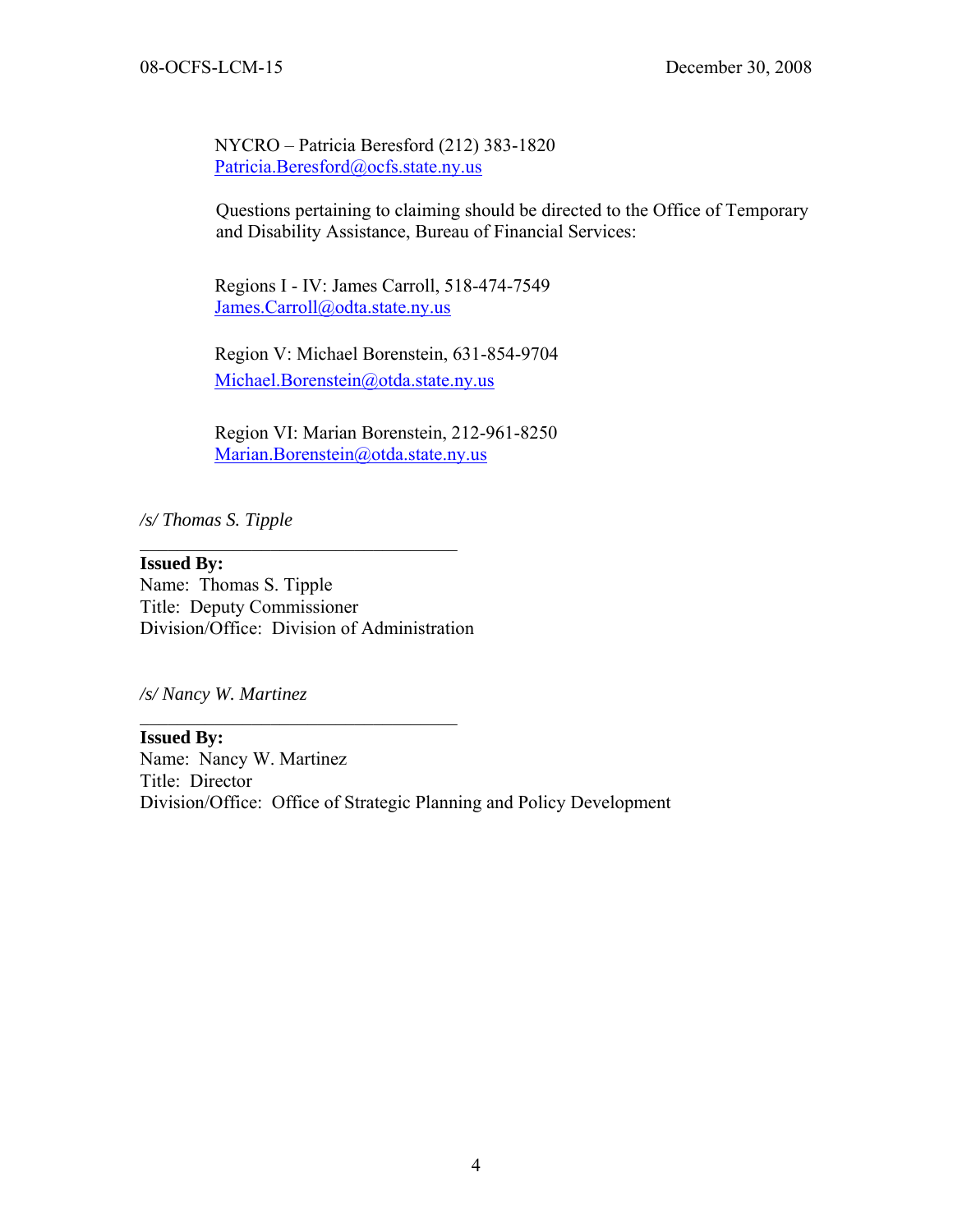#### **Attachment A: District Plan for Cost of Living Adjustments for Contract Preventive Services Agencies for SFY 2008-09**

To the extent that 100 percent state funding is made available to the district, the district will provide such funds to preventive services agencies under contract with the district for the continuation for the period beginning on April 1, 2008, and ending March 31, 2009, of all or part of the Cost of Living Adjustments that were provided during the prior SFY.

The Plan must consist of: 1) a list of all the agencies that will continue to receive a COLA for SFY 2008-09; and 2) the actual cost of the COLA that will be continued for each agency.

**AGENCY SFY 2008-09 COLA Amount** 

(Note: An Excel spread sheet is available online that can be used for the required plan information; alternatively, you can provide the required information in a different format.)